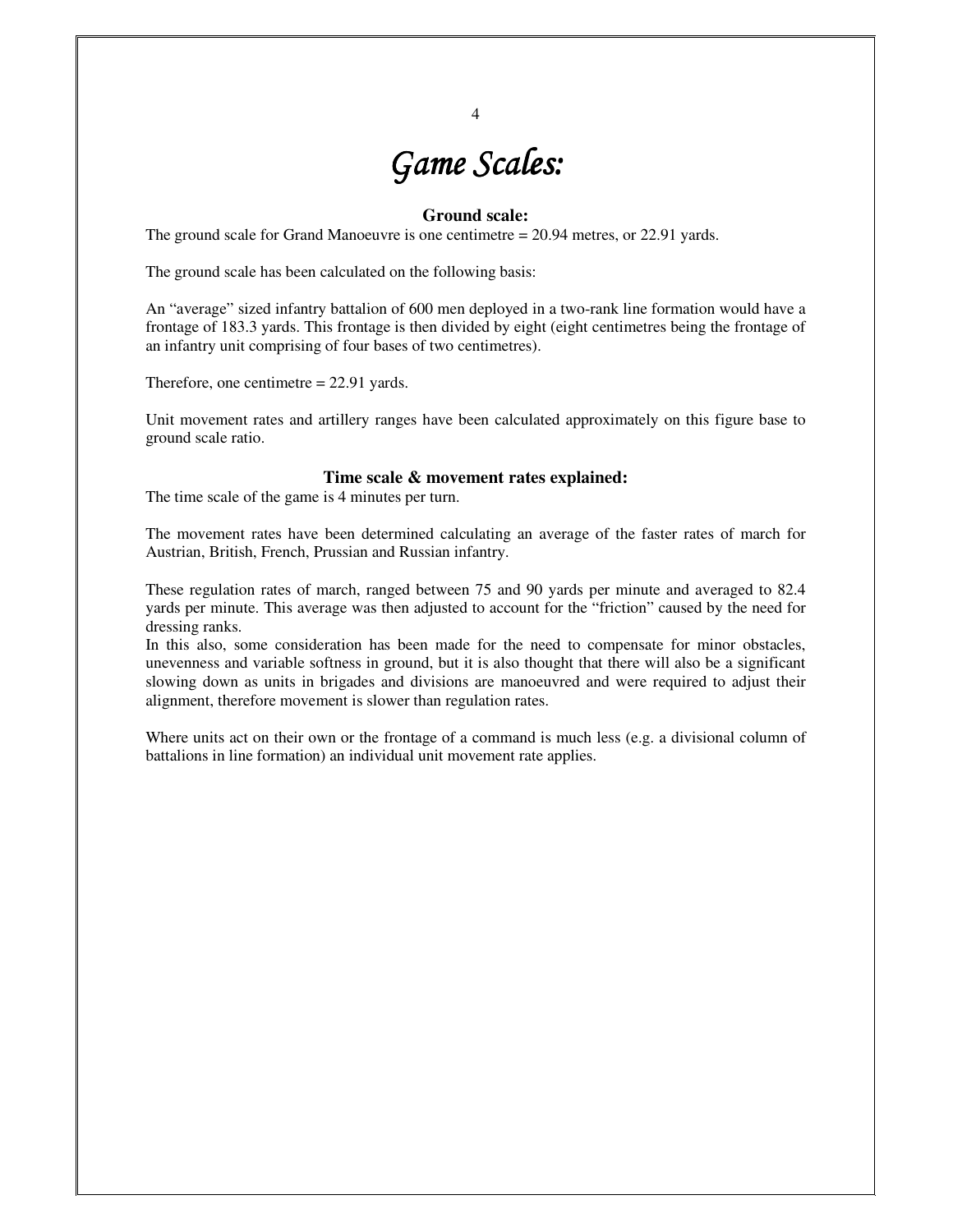## $Figure$  **Basing.**

## **6mm Figure base dimensions:**

The following are the game's recommended base dimensions for 6mm figures with suggestions as to how many individual 6mm figures can be used to differentiate the unit class or artillery weight:

### **Infantry:**

3-rank base: 20x15mm. 2-rank base: 20x10mm.

## **Infantry skirmishers:**

40x20mm

*I have skirmisher bases of "3", "4" and "5" figures to represent "E", "D" & "C" class skirmishers - "A" and "B" class skirmishers tending to be differently uniformed.* 

#### **Cavalry:**

20x15mm.

Base widths for the above listed troop types may vary slightly to these measurements, but it will not affect the game-play as long as the dimensions of each base troop type are the same.

## **Deployed artillery:**

Gun sections:

Each gun section base should be 12x20mm, but effectively the base should be wide enough to take a gun model and its crew.

If gun models are not detailed enough to show it, then use the numbers of crew figures to signify the

weight of the guns:

Heavy  $=$  4 gun-crew figures.  $Median = 3$  gun-crew figures. Light  $= 2$  gun-crew figures.

## **Limbered artillery:**

Heavy: 15x45mm (comprising of four horses, limber and a gun in tow) Medium/light: 15x35mm (comprising of four horses and a limber). Light horse: 15x45mm (comprising of six horses and a limber).

Austrian cavalry battery: 15x40mm (comprising of four horses, limber and a gun in tow with riders) *These are the conventions that I have used, with the castings available from Heroics and Ros figures, but of course, you can vary these according to taste or the availability of models.* 

#### **Generals:**

Bases could be 25x25mm. Brigade-general: one mounted figure. Divisional general: two mounted figures. Corps general: three mounted figures. Army commander: four mounted figures. A.D.C. `s: 8x15mm.

5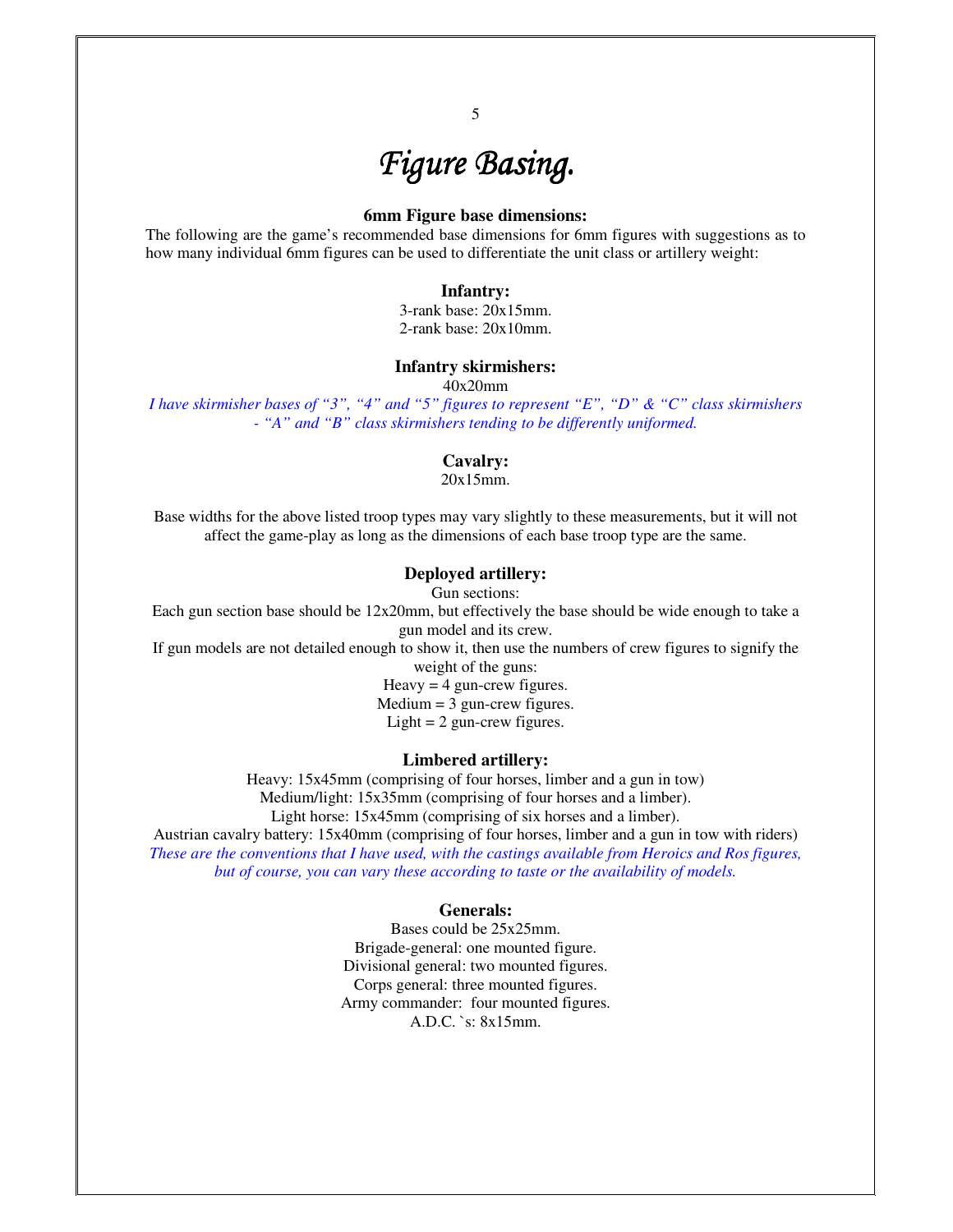# *Figure Scales and Basing:*

Some notes follow here relating to figure scales and the specific dimensions of manufacturers' figures in relation to Grand Manouevre unit bases.

## **2 millimetre troop blocks:**

**Irregular Miniatures`** 2mm troop blocks can be mounted on the game's recommended 5/6mm base sizes.

## **3 millimetre figures:**

**08 Oddzial Osmy Napoleonics** are marketed by PicoArmor. Their infantry strips have 10 figures on a 20 millimetre base and their cavalry are 2 millimetres wide too, for which heavy cavalry you could probably fit 8 to a base and for light cavalry one might possibly use 6 figures. All other casting types would fit comfortably on to Grand Manoeuvre unit bases.

#### **4 millimetre figures:**

**Bob Passamenti`s i**nfantry strips have 5 figures on a base 10 millimetres in length and so 4 of these would suit a British 2-rank line and 6 strips would be right for 3 rank lines. When skirmishers, cavalry and artillery follow there should be no problems in fitting them on grand Manouevre base sizes.

#### **6 millimetre figures:**

Heroics & Ros 6mm figure strips of 5 figures fit comfortably on a 20 millimetre base.

**Irregular Miniatures** 6mm infantry strips are 21 x 6mm this slight increase in base size will have no perceptible effect on the rules.

#### **Notes for use with larger scale figures:**

#### **10 millimetre figures:**

It is possible to fit four **Old Glory** figures on a base that is 22 millimetres, or five **GHQ** castings on a 20 millimetre base.

Most other 10mm manufacturers' figures would fit four or five figures on to a 20 millimetre base

#### **15mm unit base dimensions:**

Primarily, these rules have been designed for 5/6 millimetre figures but players should also be able to use 15mm scale miniatures.

30mm, 40mm, or three quarter, or one inch square basing, or similar will be compatible with these rules; there should be little distortion in ground scale or game-play.

To use these rules with 15 millimetre figures either double all movement and range distances or use inches rather than centimetres. As it is the base size that matters this may apply to smaller scale figures (2mm, 6mm & 10mm) on similar sized bases.

#### **25mm figure bases:**

If bases are 40mm wide then double all the distances, movement rates and ranges.

6